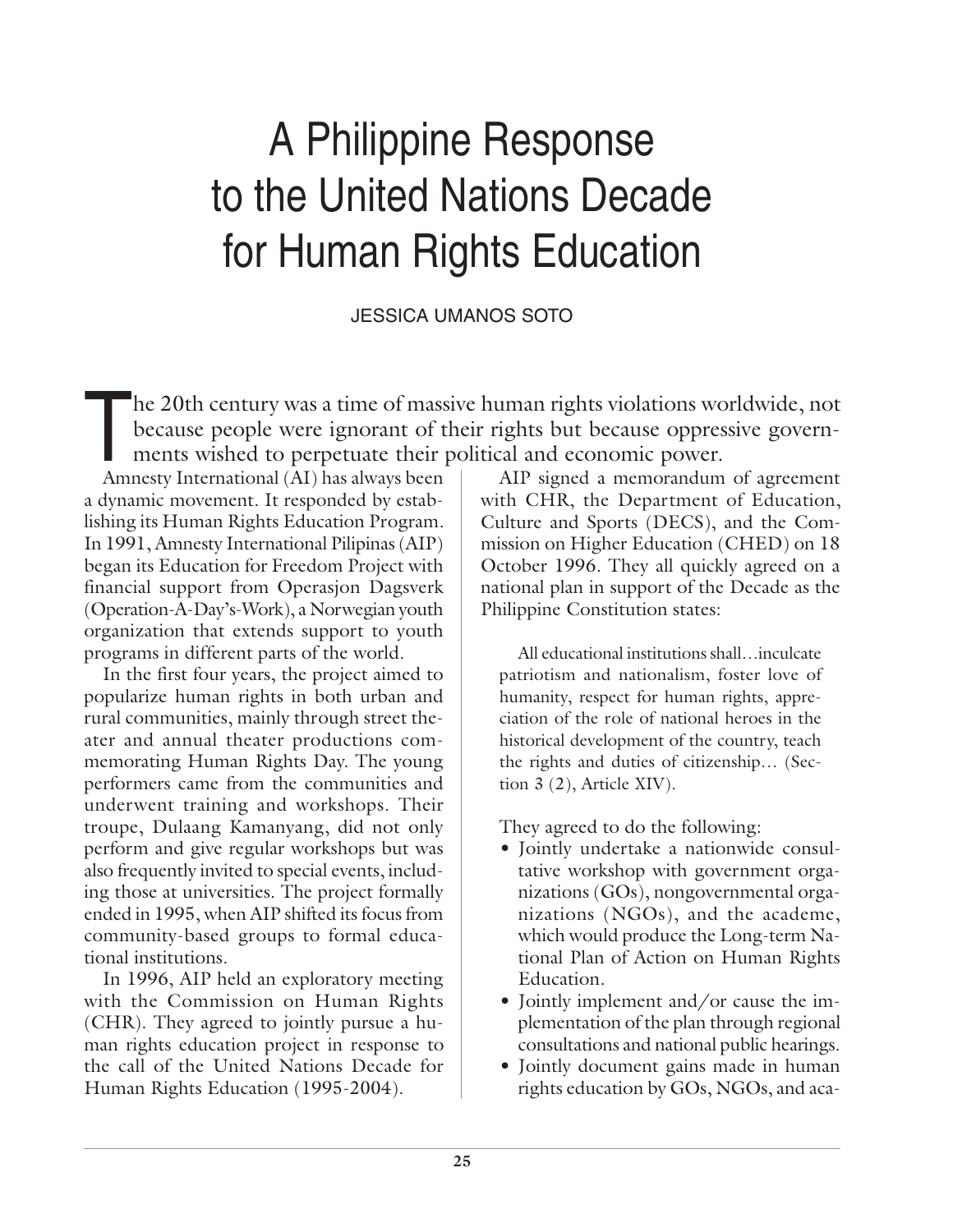demic institutions, and put up and maintain the Human Rights Education Resource and Documentation Center to be housed at the CHR.

- Jointly publish and produce documentaries and other material on human rights education in the Philippines.
- Jointly monitor and evaluate the implementation of the plan.

The inter-agency Human Rights Education Task Force was created to ensure that all the agreements are at least satisfactorily observed. The different parties have the following responsibilities:

# *Amnesty International Pilipinas*

- Document and consolidate the accomplishments of NGOs in human rights promotion.
- Conduct training projects.
- Disseminate human rights information and invitations to NGOs.
- Conduct information campaigns among NGOs.

# *Commission on Higher Education*

- Document and consolidate the accomplishments of all institutions of higher education in human rights education.
- Conduct human rights education and training projects.
- Continue to integrate human rights concepts into all higher educational curriculums.
- Disseminate information to all higher educational institutions.

# *Commission on Human Rights*

- Document and consolidate the accomplishments of GOs and NGOs in human rights promotion.
- Conduct information, education, and training projects.
- Provide necessary human rights reference materials during trainings.
- Disseminate human rights information and invitations to the government sector.
- Cause the establishment and activation of a human rights desk in each government agency.
- Develop material for input to textbooks prescribed by DECS.

# *Department of Education, Culture and Sports*

- Document and consolidate the accomplishments in human rights education of elementary, secondary, vocational, and technical schools as well as in nonformal education.
- Conduct training.
- Continue to integrate human rights concepts in elementary, secondary, vocational, and technical schools as well as in nonformal education.
- Disseminate information to the entire academic community, especially to teachers and students of elementary, secondary, vocational, and technical schools, and to those conducting nonformal education.

The organizations' accomplishments have yet to be reviewed and evaluated.

During the last five years, AIP campaigned extensively to promote human rights education. Its Human Rights-Youth Action Network (HR-YAN), an assembly of young leaders that integrates human rights concerns into the youth movement, has grown into a large collective. It organizes and facilitates far-reaching human rights education. AIP has held numerous basic orientation seminars in elementary and secondary schools, aside from the various trainers' meetings of young professionals and community-based organizations nationwide.

It organized the following activities in line with the agreement.

In November 1996, it simultaneously held GO-NGO-academe consultations and workshops on human rights education all over the country. Principals, school division heads, and teachers participated as well.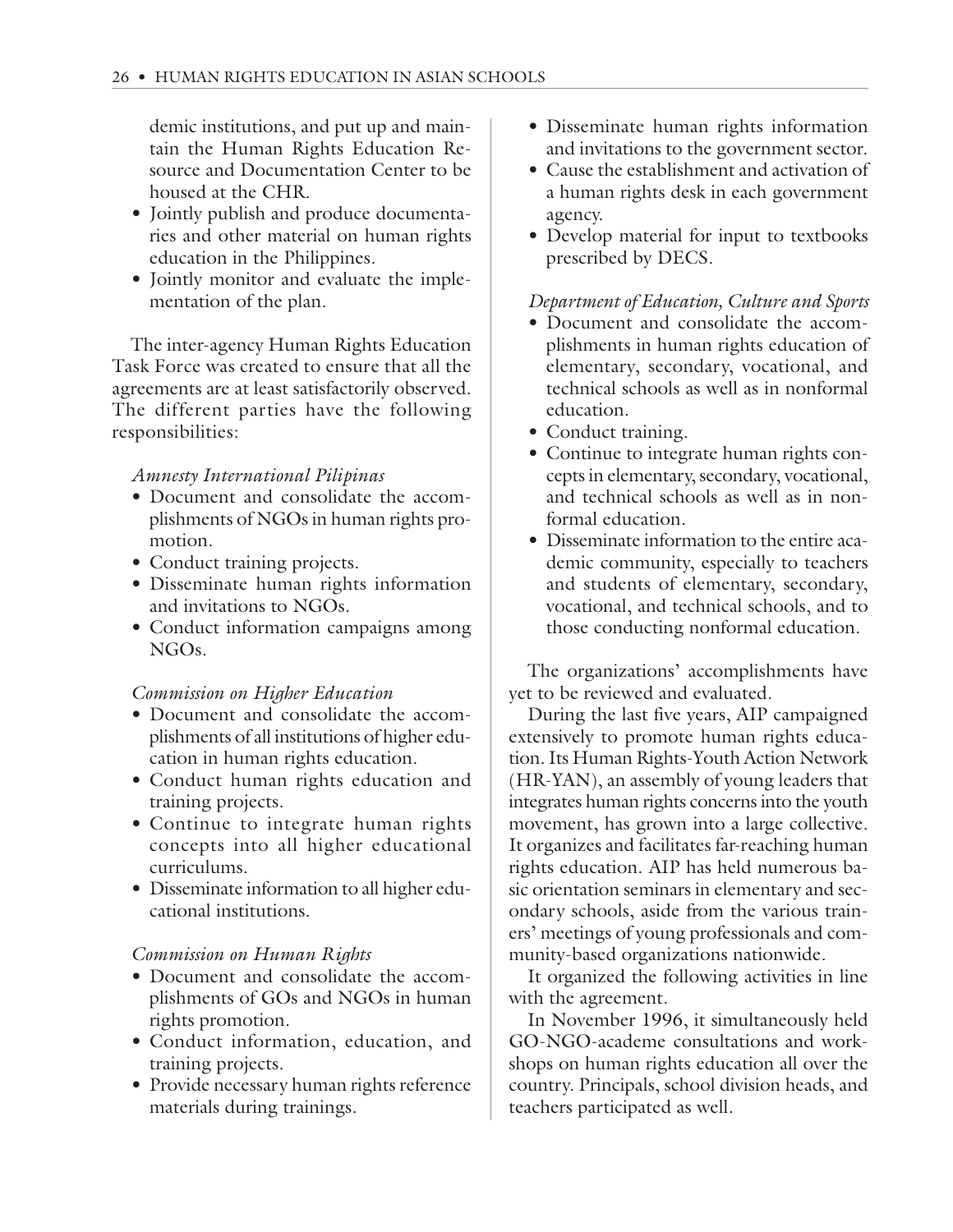In February 1997, regional delegates and human rights educators from the private sector, NGOs, and GOs gathered in Manila for the GO-NGO-Academe National Consultation Workshop on Human Rights Education. The consultation resulted in the drafting of the Long-term National Plan of Action for Human Rights Education.

Before the consultation, AIP's Education for Freedom Program produced lesson plans integrating human rights into all school subject areas. This was a collaborative effort of the AIP pool of trainers, most of whom were students of the Philippine Normal University.

In 1998, AIP, the Philippine Educational Theater Association (PETA), Pamahayanan (an organization that promotes urban housing), Philippine Alliance of Human Rights Advocates (PAHRA), and Likhaan (a women's organization) set up HREPhilnet, a network of NGOs and people's organizations of women, urban poor, peasants, and workers. The network planned a yearlong schedule of activities to celebrate the 50th anniversary of the Universal Declaration of Human Rights. It was a first step in sharing resources and expertise in the different fields of human development work in order to incorporate human rights education work into each organization's programs. There were many plans set for 1999, but no resources to conduct even a trainers training workshop. AIP was designated as the convenor for 1999 and onward after sharing the convenorship with PETA in 1998. However, it shifted its thrust in 1999-2000 from HREPhilNet to HR-YAN in order to maximize and optimize its financial and human resources.

Since AIP's main responsibility under the agreement is to disseminate information to NGOs, it organized nonformal human rights education activities. In 1996-2000, it held various activities involving schools, colleges, communities, and youth organizations. It held two international youth festivals: the First International Youth Festival on Human Rights,

in January 1996, in Baguio City, with the theme "Universality of Human Rights: Breaking Barriers, Building Bridges"; and the Second International Youth Festival on Human Rights, in July 1997, in Manila and Laguna, with the theme "Youth and the 21st Century: Building a Human Rights Culture."

It also held national youth activities in 1998- 2000. The National Youth Congress on Human Rights, held in December 1998, in Marikina City, to observe the 50th anniversary of the Universal Declaration of Human Rights, consisted of lectures and workshops for youth from different regions.

The First Summit Toward a Youth Action Network on Human Rights was held in October 1999; the Second Summit, in October 2000, both in Baguio City.

AIP has facilitated human rights education activities in various schools, colleges, and communities since 1996, resulting in an increase in AIP membership. Participants normally sign up for membership either as groups or individuals. Student organizations can be affiliated as a multi-issue group under HR-YAN.

AIP develops training material through a series of workshops conducted by the trainers pool. The material goes through a testing process, or a "dry run," of the modules or curriculum before being used in actual training sessions, where a process observer notes areas for improvement.

The Basic Orientation and Know Your Rights modules are part of the Learning Package designed for HR-YAN. (See Annex 1.) AIP developed the package through the years while holding seminars and trainings on human rights education. In 2000, it held training workshops in 12 schools, universities, and government offices in Metro Manila and the provinces of La Union, Cagayan de Oro, Negros Occidental, and Cavite.

Sixteen modules are continuously being developed and updated. A curriculum will be developed from the modules to suit the level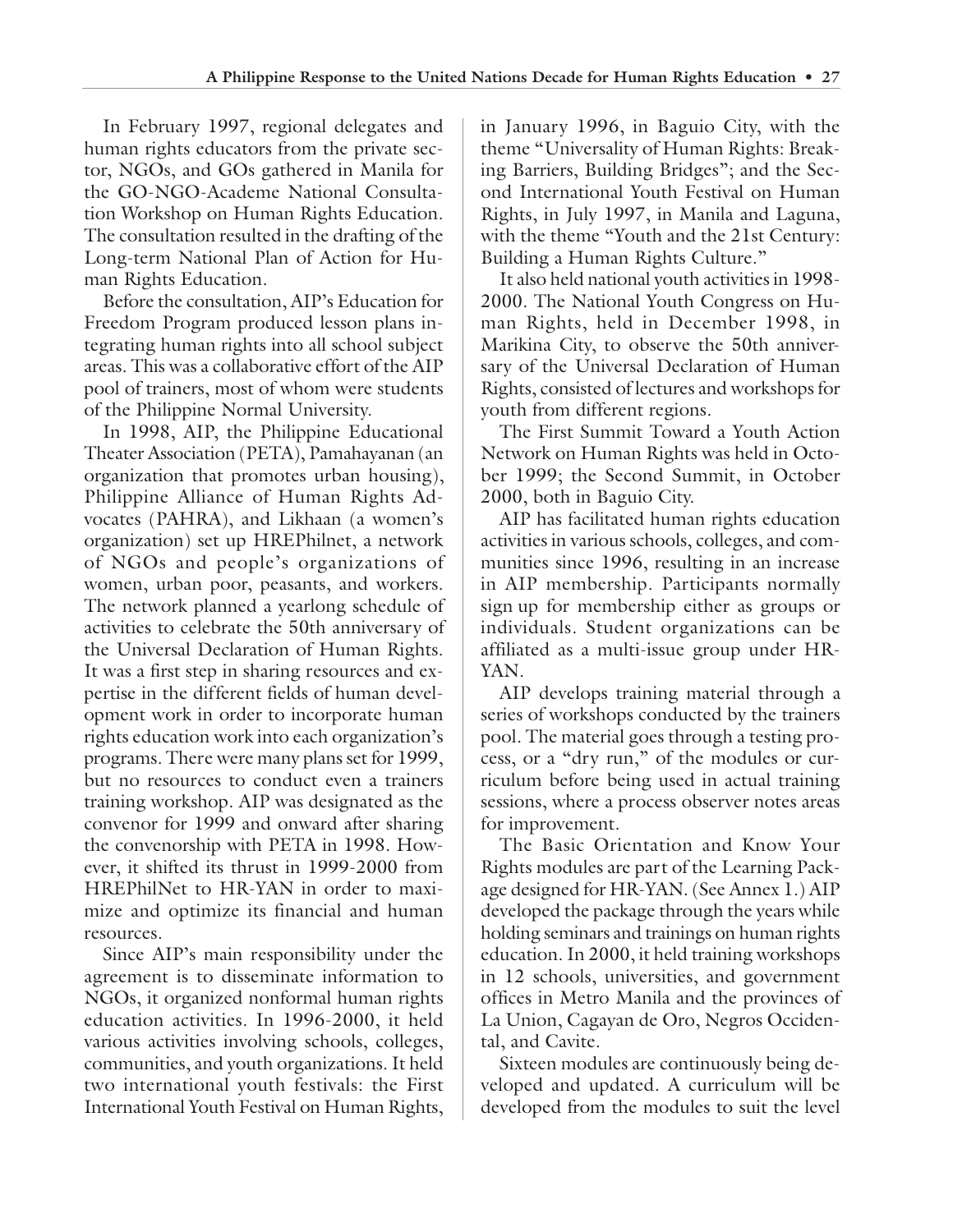of awareness of the participants. The modules are the following:

- Know Your Rights
- Contextualizing Human Rights/Identitybased Discrimination: A Worldview
- National and Global Human Rights Situation
- Racism
- Ethnicity and Religion
- The Many Faces of Children (children's rights)
- Juvenile Justice
- Women's Rights (Convention on the Elimination of Discrimination against Women)
- Gender Stereotyping (women's and lesbian, gay, bi-sexual, and transgender [LGBT] rights)
- Pride and Prejudice (LGBT rights)
- Violation Against the Integrity of the Person (death penalty)
- The International Community in Solidarity for Human Rights
- Leadership Skills: The Youth as Human Rights Defenders
- Human Rights Organizations as Pressure Groups (about Amnesty International)
- *Talipapa*—a free-market game (global and social analysis)
- Food Security

The workshops and sessions are organized into the "Three Basic Actions for Human Rights," focusing on

- Knowing your Rights,
- Contextualizing Human Rights, and
- Individual Human Beings as Proactive Human Rights Promoters and Defenders**.**

Reflecting a developmental approach, this framework is organized on the basis of how people develop their social values from simple to complex thoughts.

AIP has published two books on human rights education: *Shopping List of Techniques in Teaching Human Rights* and *Trainor's*

*Manual: Human Rights Education Learning Package*. They have been distributed to national and international organizations and should be reprinted. AIP also hopes to publish the existing modules.

It intends to continue innovating methods and material for human rights education in the informal sector and the formal school curriculum. It should complement DECS' efforts to achieve the goals set by the Decade in general and the Philippine Decade Plan in particular.

Human rights education is an effective means to prevent abuse and human rights violations. It has to start from the institutions that mold the minds of the future generation schools and universities. AIP aims to contribute through human rights education to the shaping of a new society that respects every individual's and people's rights.

We see today a huge growth in awareness of human rights and in acceptance by the general public. AIP will continue to be a partner in the promotion of human rights education.

# Learning Package

# Methodology

The Educational Component of HR-YAN views human rights education as both a "what" and a "how." It involves methodology and lifestyle as well as content. In order to effectively communicate the values and skills necessary for the building of a human rights culture, these values and skills must be experienced in the process. Human rights education, then, is not simply a concept to be taught, but a reality to be lived.

Human rights education is a realization of justice. To work for human rights is to promote the well-being and development of all. Such well-being includes, first, basic human needs such as food, clothing, shelter, and skills development. Further, well-being necessitates the growth of people in dignity, in self-deter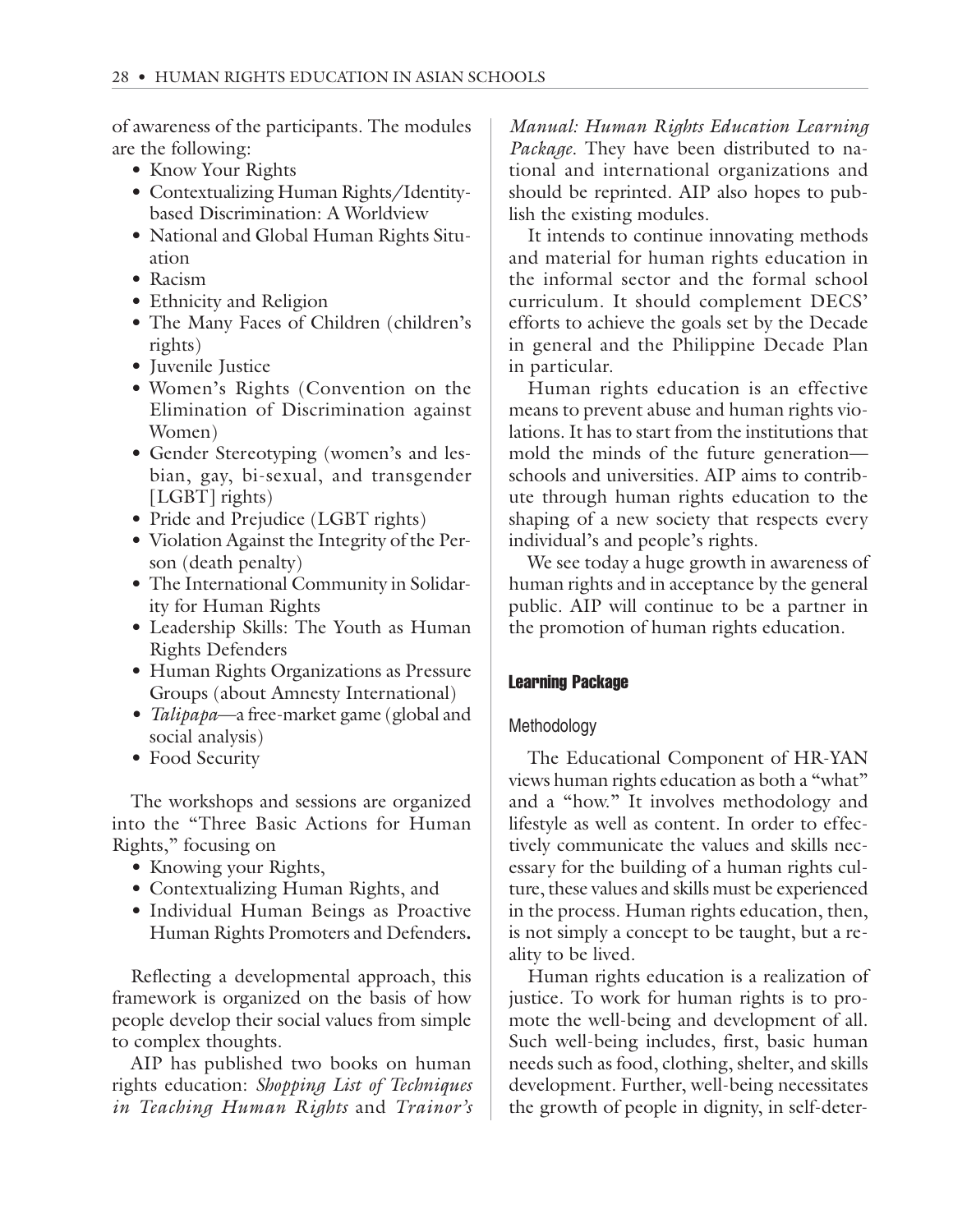mination, and in solidarity with and in service to their fellow human beings.

The overall goal of human rights education reveals its basic methodological components: from awareness to concern to action. Human rights education promotes a process of conscientious decision making on crucial social issues and thus seeks informed, compassionate, and courageous agents of change. Promoting this process requires human rights educators and advocates to be gentle as well as challenging. Finally, in order for learners to experience the values and skills involved in human rights education, they need to see them modeled in their communities and lives.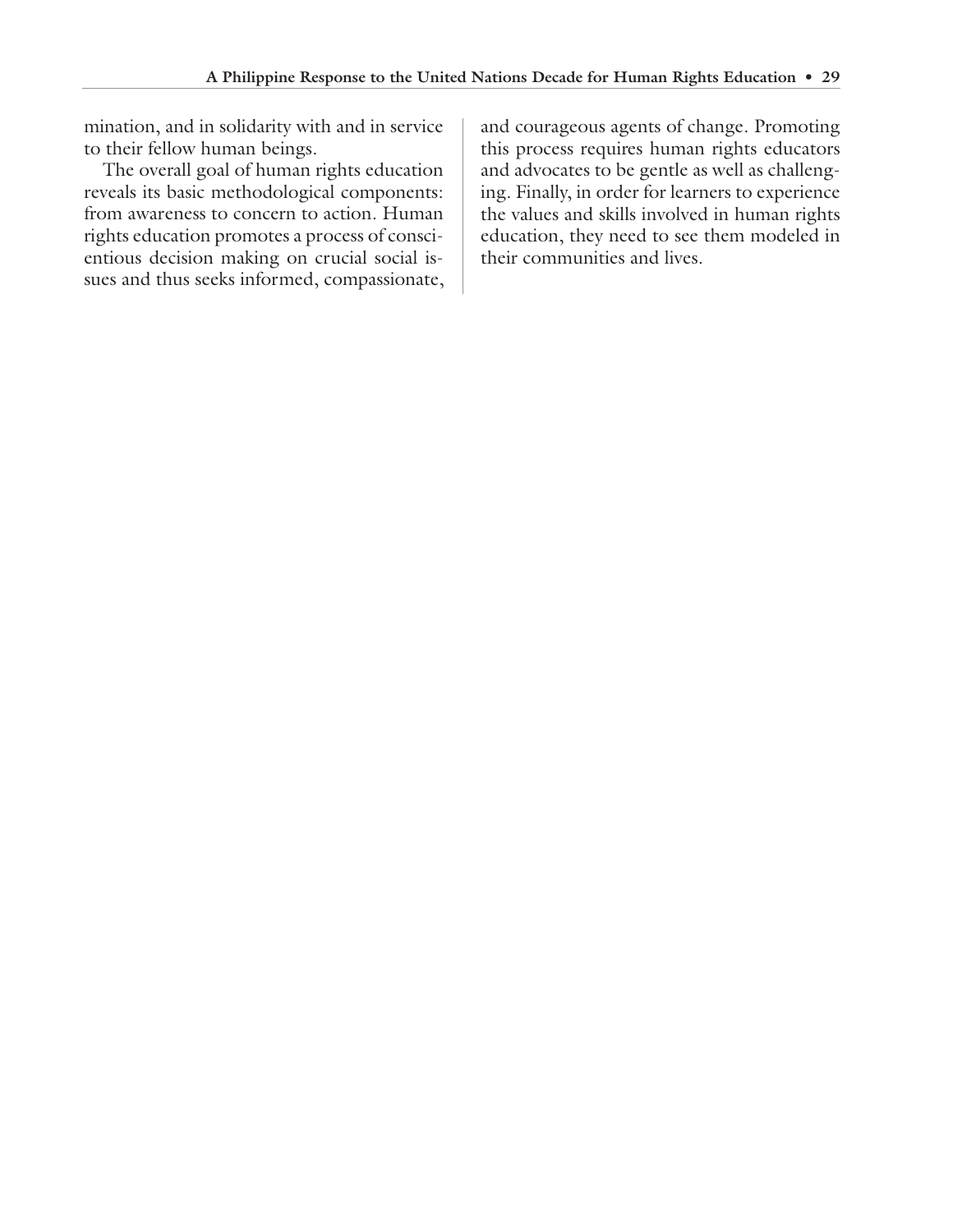# ANNEX 1 Human Rights-Youth Action Network Framework for Human Rights Education

(*The following is an excerpt from Amnesty International Pilipinas Learning Package.*)

The human rights education workshops and sessions presented in this package are organized into "Three Indispensable Actions to Human Rights." These actions ensue one phase at a time to initiate learning process focus on: KNOWING YOUR RIGHTS respect for human dignity; importance of human rights; human rights actions, concerns and responsibilities; CONTEXTUALIZING HUMAN RIGHTS—human rights violations specifically Identity-Based Discrimination; relation between personal experiences and the social, economic, political and cultural forces which cause human rights violations; and YOUTH AS PROACTIVE HUMAN RIGHTS PROMOTERS AND DEFENDERS—role of the youth in respecting, protecting and promoting human rights, strategies and action plans to develop and renew commitment to human rights advocacy.

This framework reflects a "progressive approach." This learning package is organized according to stages of development of social values of the youth—from simple to complex thoughts.

- Awareness—Cognitive Goals: KNOW YOUR RIGHTS
	- (1) Human Rights Sensitivity
	- (2) Vision versus Reality (2.1) National Human Rights Situation (2.2) Global Human Rights Situation
- Concern—Affective Goals: CONTEXTUALIZING HUMAN **RIGHTS** 
	- (1) IDENTITY-BASED DISCRIMINATION, A worldview
	- (2) Racial Discrimination
	- (3) Ethnicity and Religion
	- (4) Women's Rights
	- (5) Lesbian, Gay, Bi-sexual, Transgender (LGBT)
	- (6) Juvenile Justice
- Action—Behavioral Goals: YOUTH AS PROACTIVE HUMAN RIGHTS PROMOTERS AND DEFENDERS

#### *The Pedagogical Technique/Process*

#### *Objective:*

Participants are expected to have

• Adequate knowledge on human rights;

- Ability to discern contradictions;
- Awareness of human rights violations;
- Skills to transmit awareness and knowledge of human rights.

#### *Activity:*

- Introduction—with warming up exercises
- Eliciting a human rights problem—simulation

#### *Discussion:*

- Creating the atmosphere for participant's involvement in the process of awakening.
- Employment of techniques of holding "critical" dialogue.

#### *Input:*

• Presentation by a resource person (lecture or other means) to start the consciousness/awareness raising part of the learning process.

#### *Deepening:*

- Brainstorming on the participants' understanding of human rights;
- In-depth discussion to determine cognitive awareness of human rights;
- Determining human rights violations and eliciting root causes (using some techniques);
- Employing learning reinforcement at this stage of awakening;
- Use of education material for group task;
- Exercise on problem solving—participants determining what course of action to take in relation to the human rights problem.

#### *Synthesis:*

This is where the action element of each session takes place. All activities in each session are synthesized in a form of critical or "emblematic" activity to give sense of closure to the subject matter.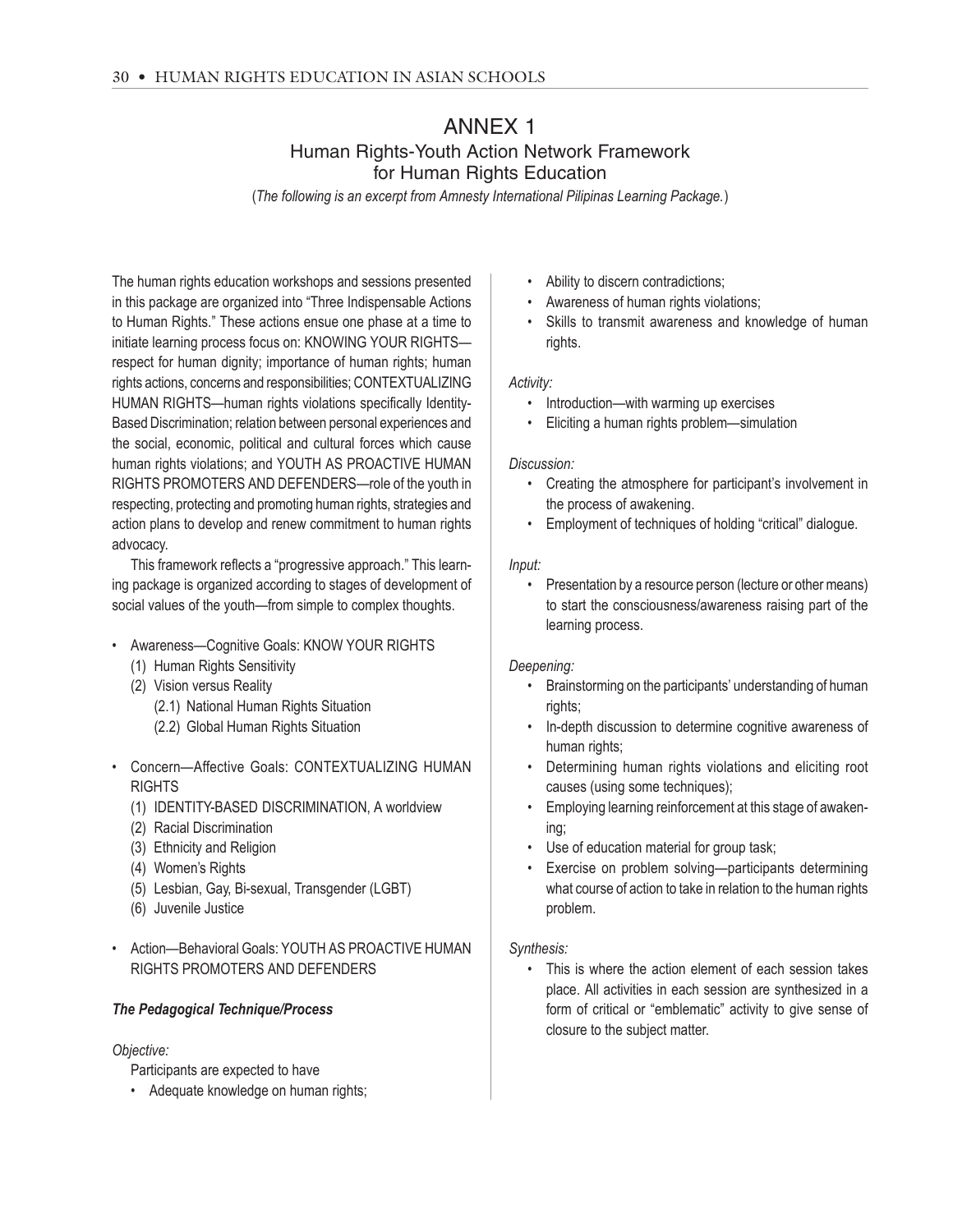#### **THE EDUCATIONAL MODULES: WORKSHOP PROPER**

## **Workshop 1: KNOW YOUR RIGHTS**

*Objective:* This session introduces the participants to the concept of human rights. It enables them to identify the inherent characteristics of human beings that constitute human dignity and the basic rights attached to it.

#### *Activity:* My Rights, Your Rights

- 1. Since this will be the very first activity, let the participants introduce themselves and finish the statement: "As a human being, I am..." This seeks to elicit their own idea of what being human is all about. The facilitator will list down the answers of the participants.
- 2. Ask a volunteer to go in front of the group. Tell the participants to imagine the person in front as a model. Instruct them to write on a sheet of paper anything that the person needs to live a decent life. Paste the sheet on the appropriate part of the model's body.

#### *Discussion:*

- 1. What is important about the needs written on the sheets of paper? What good will the needs bring to you?
- 2. Do you deserve them all? Why do you think so?
- 3. Do you think everybody deserve them all? Why?
- 4. Are there other things you deserve to be able to live a full life?
- 5. What do you think will happen if you are deprived of one of those needs (choose one relating to civil and political rights)? Will that affect your other needs (choose something related to economic, social and cultural rights)? Would you accept that situation? Why or why not?

Synthesize the activity by explaining that their own definition of being human represents their humanity or human dignity. Emphasize that everything they say are essential characteristics of what a human being is. Explain also that those needs written on small sheets of paper represent their human rights.

#### *Input:*

Presentation by resource person(s) on

- Human dignity and human rights
- Historical background of human rights
- Classifications of human rights
- Universality and interdependence
- Legal, philosophical and religious basis of human rights

#### *Deepening:*

- 1. Make a checklist of what you have and do not have from the human rights list.
- 2. Which ones are you already enjoying? Which ones are you deprived of?
- 3. Why are you enjoying or being deprived of such rights?
- 4. Are other people enjoying or being deprived of rights?
- 5. What do you notice about the level of enjoyment of the group, of the society in general?

#### *Synthesis:* Human Rights Race

Ask the participants to line up. Explain to them that the goals of the game are to find out who among them will reach the finish line first and to identify reasons why some reach the finish line and others do not.

Give the following instructions:

- 1. Who among you are studying in a private school? Step 3 times forward;
- 2. Who among you own a house and lot? Step 4 times forward;
- 3. Who among you belong to an indigenous group? Step 7 times backward;
- 4. Who among you are Muslim by faith? Step 7 times backward;
- 5. Who among you have family income that is adequate for the family needs? Step 8 times forward.
- 6. Who among you enjoy an environment that is healthy and conducive for living? Step 3 times forward;
- 7. Who among you are women/girls? Step 10 times backward;
- 8. Who among you are gay, lesbian, bisexual or transgender or simply support their issues? Step 12 times backward;
- 9. Who among you have parents who are unemployed or underpaid? Step 7 times backward;
- 10. Who among you do not have electricity and water at home? Step 5 times backward;
- 11. Who among you do not have access to basic social services? Step 10 times backward.
- Synthesize the answers of the participants by noting that the starting line represents human dignity that people inherently posses. Stress that human dignity has to be protected. At the starting line, all are equal because all possess human potentialities that should develop to the fullest. But as people go through life, there are factors, which hinder them from honing such potentialities. That is why people occupy different distances.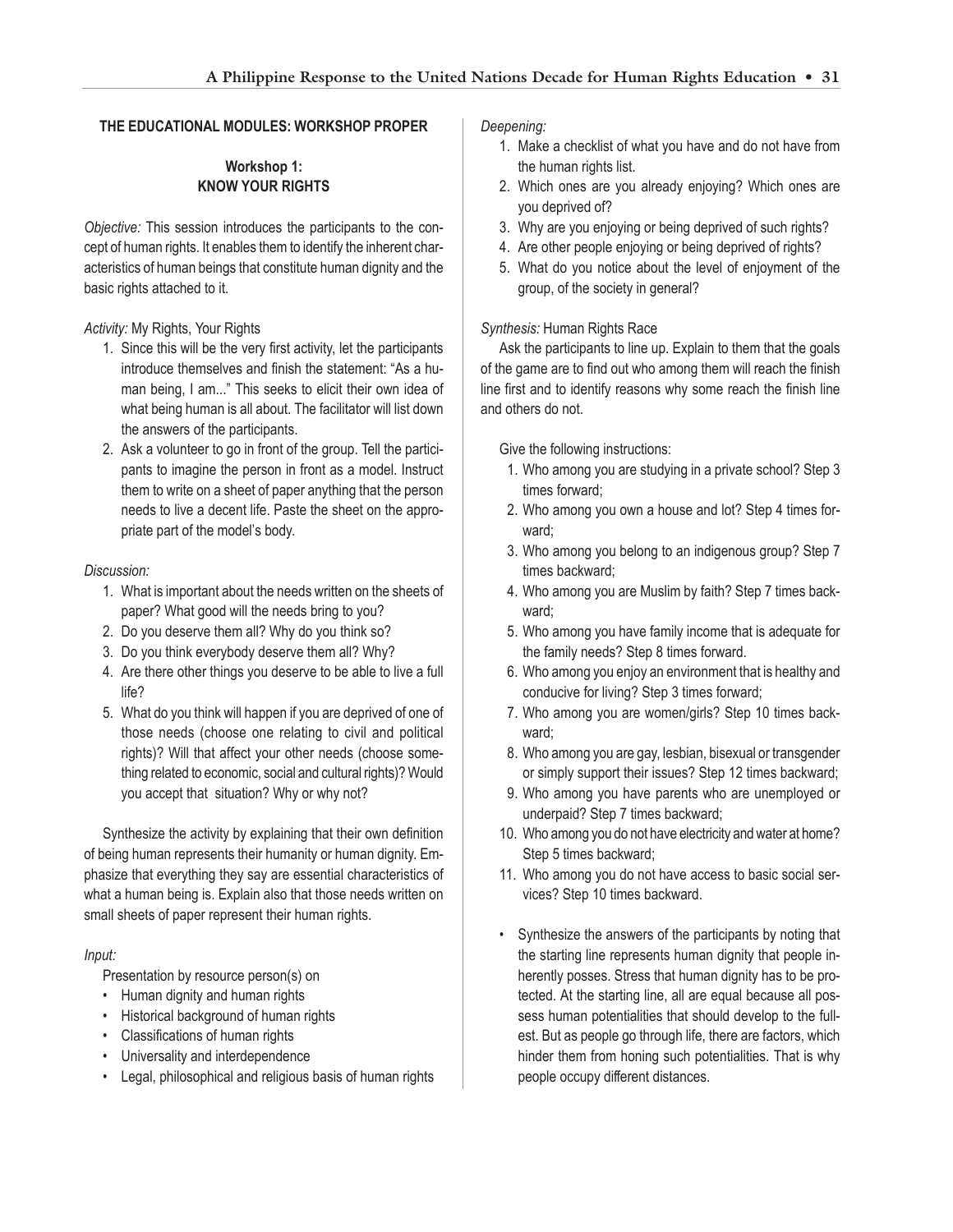• The finish line represents fullness of being human, human dignity being protected and respected. It is what everybody aspire for. The distance between the starting and the finish lines tells us that people need a certain standard of living to enable us to protect human dignity. Human rights constitute the standard of living.

*Materials Needed:*

- Strips of paper
- Scissors
- Adhesive tape
- Craft paper, pens/colored chalk

#### **Workshop 2: VISION vs. REALITY**

*Objectives:*

This session aims to:

- Compare the present society to an ideal society.
- Envision a new society out of the existing one.
- Come up with a common solution that will address the problems of the present society.

*Activity:* Mountain of Garbage—a social analysis

Organize the participants into several groups and then proceed with the following steps:

- 1. Present a mountain of garbage (scrap materials) to the participants.
- 2. Ask the participants to analyze the mountain of garbage by asking the following questions:
	- a. Try to picture our society based on the mountain of garbage. What kind of society does the mountain of garbage illustrate?
	- b. Why do we have this kind of society today? What factors might have caused this kind of situation? (sociopolitical-economic)
	- c. What implications can you draw out from this sociopolitical-economic situation of our society?
- 3. Ask the groups to build a "structure" out of the garbage materials in any way desired that will illustrate an ideal society.
- 4. Ask them to assign 2 or 3 volunteers who will explain their "structure."
- 5. Make the groups present their "structure" in plenary session.

*Discussion:*

- 1. Are there common features among the "structures" presented?
- 2. Why is this so?
- 3. What are your suggestions/recommendations on how to improve our present society?

#### *Input:*

- National human rights situation
- Global human rights situation

*Deepening/Synthesis:* "Tayo na sa Gentext Talipapa" (Gen-text Free Market Game)

#### *Rationale:*

- "Tayo na sa Gentext Talipapa" is a game to introduce participants to Global/Social Analysis.
- The main facilitator describes how trading is done in the marketplace (talipapa)
- By simulating a "talipapa," participants hopefully will gain insight on the basics of wealth distribution in a marketoriented society.

#### *General Idea:*

Each participant will be given "goods" in the form of bills with corresponding point values:

| TABLE 1      |           |  |
|--------------|-----------|--|
| Alcatel      | $10$ pts. |  |
| <b>Bosch</b> | 20 pts.   |  |
| 5110         | 30 pts.   |  |
| 3210         | 40 pts.   |  |
| 7110         | 50 pts.   |  |
| 3310         | 70 pts.   |  |
|              |           |  |

The players are divided into pairs. The pairs are then grouped into three hierarchical categories defined by their initial point totals. Acting like traders trying to barter surplus goods in exchange for goods they need, each pair will try to increase their total points. As in any normal market situation, each pair should try to profit from the exchange by getting as many points as possible. Incentives to trade are bonus points given to pairs who acquire three or more kinds of goods:

| TARI F 2 |            |  |
|----------|------------|--|
| 3 kinds  | $+5$ pts.  |  |
| 4 kinds  | $+10$ pts. |  |
| 5 kinds  | $+15$ pts. |  |
|          |            |  |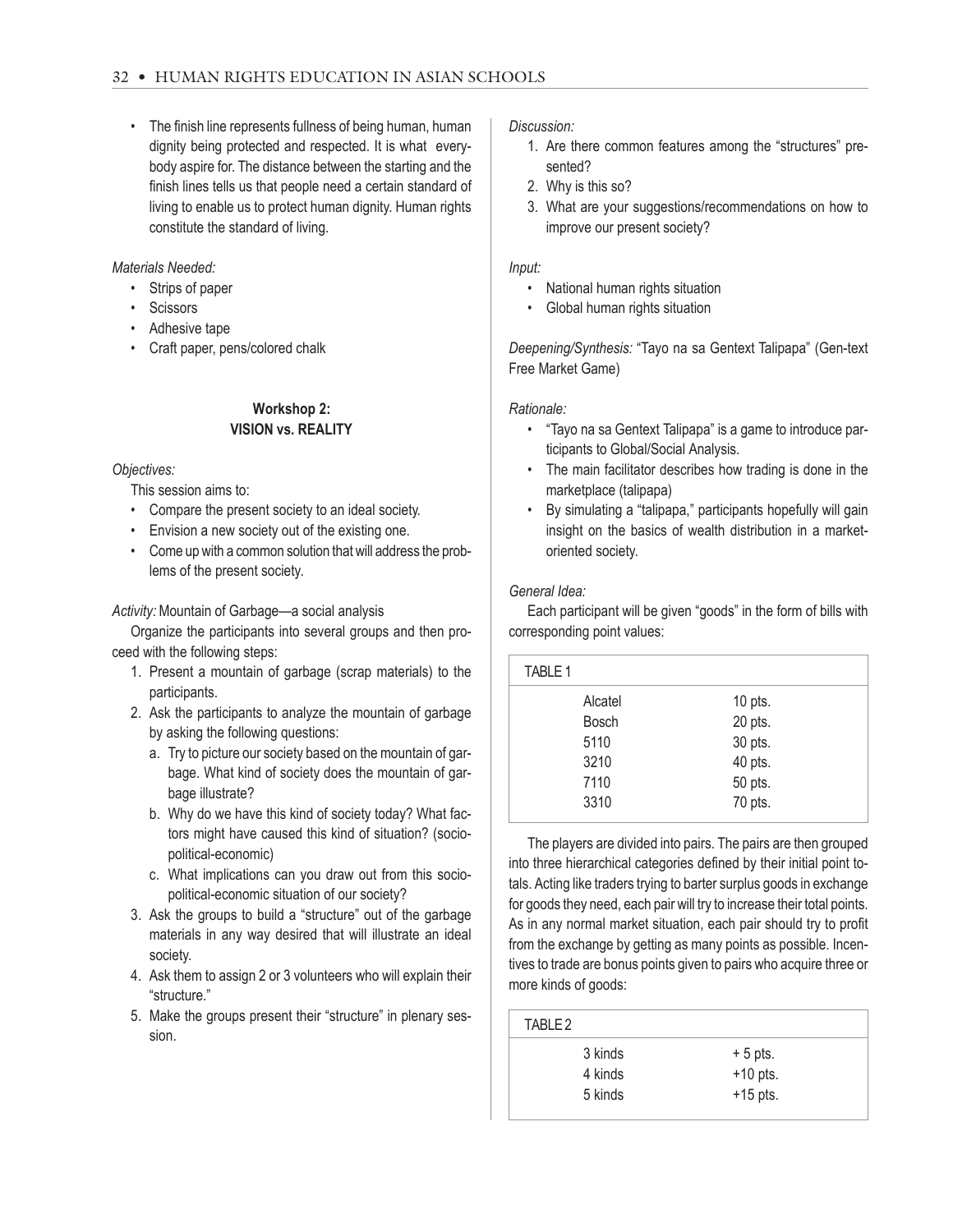#### *Gentext Talipapa Game Kit*

The Talipapa Game Kit basically consists of envelopes containing cards with corresponding point values (see Table 1). Prepare the envelopes such that they can be categorized into three groups according to point values. The pair with the highest points will belong to the Upper Class—Developed Countries; those with the lowest, to the Lower Class—Underdeveloped Countries; and those in between, to the Middle Class—Newly Industrialized Countries (NIC). Prepare extra cards, which will be introduced into the "market" later in the game.

#### *Preparation:*

- Divide the participants into pairs. Distribute the envelopes to the pairs. Ask each pair to tally their points and to categorize them into subgroups. The pairs should not know what the others have.
- Post the names of the pairs and their starting totals on the board under their pre-determined categories.
- Ask them to classify themselves according to the amount of starting total.

#### *General Rules:*

It is important to explain the following rules before trading time:

- 1. Trading can be done with any pair, but only at a given time called "Araw ng Tiyangge" (market day), which lasts for about 2 minutes.
- 2. Trading done outside the given time will mean confiscation of goods.
- 3. Only one-on-one (pair by pair) trading is allowed.
- 4. Two pairs locking arms signifies on-going transaction.
- 5. Trading pairs must agree verbally on trading conditions.
- 6. Only when they have agreed can they unlock arms.
- 7. Refusal to trade is signified by members of the pairs crossing their arms.

#### *Starting Play:*

- The facilitator invites the participants to trade by saying: "Tayo na sa Gentext Talipapa!" (Let's Go to the Market!). Participants then commence trading among themselves. The facilitator announces the end of the trading session.
- After the session, the pairs go back to their groups and report their points, which will be recorded on the board.
- The facilitators distribute 3 goods (3310) to each group. The members in each group decide how the 3 goods (3310) will be distributed.
- When the goods have been distributed, the new points will be reported. The facilitator changes the groupings according to the new points.
- The 3 pairs with the highest scores will now become the Upper Class. Their "ceiling" and "floor" scores will be used as range for their category.
- The next 5 highest scores will be the Middle Class. Again "ceiling" and "floor" scores will determine the range of their class. The rest will be the Lower Class.
- The facilitator grants the Upper Class the power to amend or make new rules of trading. The other groups must abide by the new rules.
- Thereafter, score assessment and re-classification will be done after every trading time. The group with the highest scores is given the power to change the rules after each trading.
- The number of trading sessions will depend on the dynamics of the group. Inevitably a pattern will develop. Upon establishing such a trend the facilitator may terminate the game.

#### *Processing:*

The following guide questions may be used for discussion:

- What were your significant experiences during the trading sessions? How did you feel? WHY?
- Do you see patterns regarding the following aspects in the game?

Distribution of the goods/grouping of people Mobility between social groupings Decision-making power in setting rules

- What parallels with the actual global situation can you draw from the game?
- The facilitator synthesizes the discussion.

#### *Materials Needed:*

- Scrap/recycled materials
- Glue/paste, adhesive tape and scissors
- Craft papers and pens/colored chalks
- Gentext Talipapa Game Kit

# **Workshop 3: A WORLDVIEW: IDENTITY-BASED DISCRIMINATION**

Prejudice, discrimination, racism, sexism, and ethnocentrism are important issues in human rights education. They are manifestations of denial of human dignity that leads to various types of discrimination. Groups suffering from discrimination include ethnic and language minorities, refugees and displaced persons, women, LGBT community, young people and other minorities. The women, the LGBT community and the youth constitute the largest social groups suffering from systematic discrimination.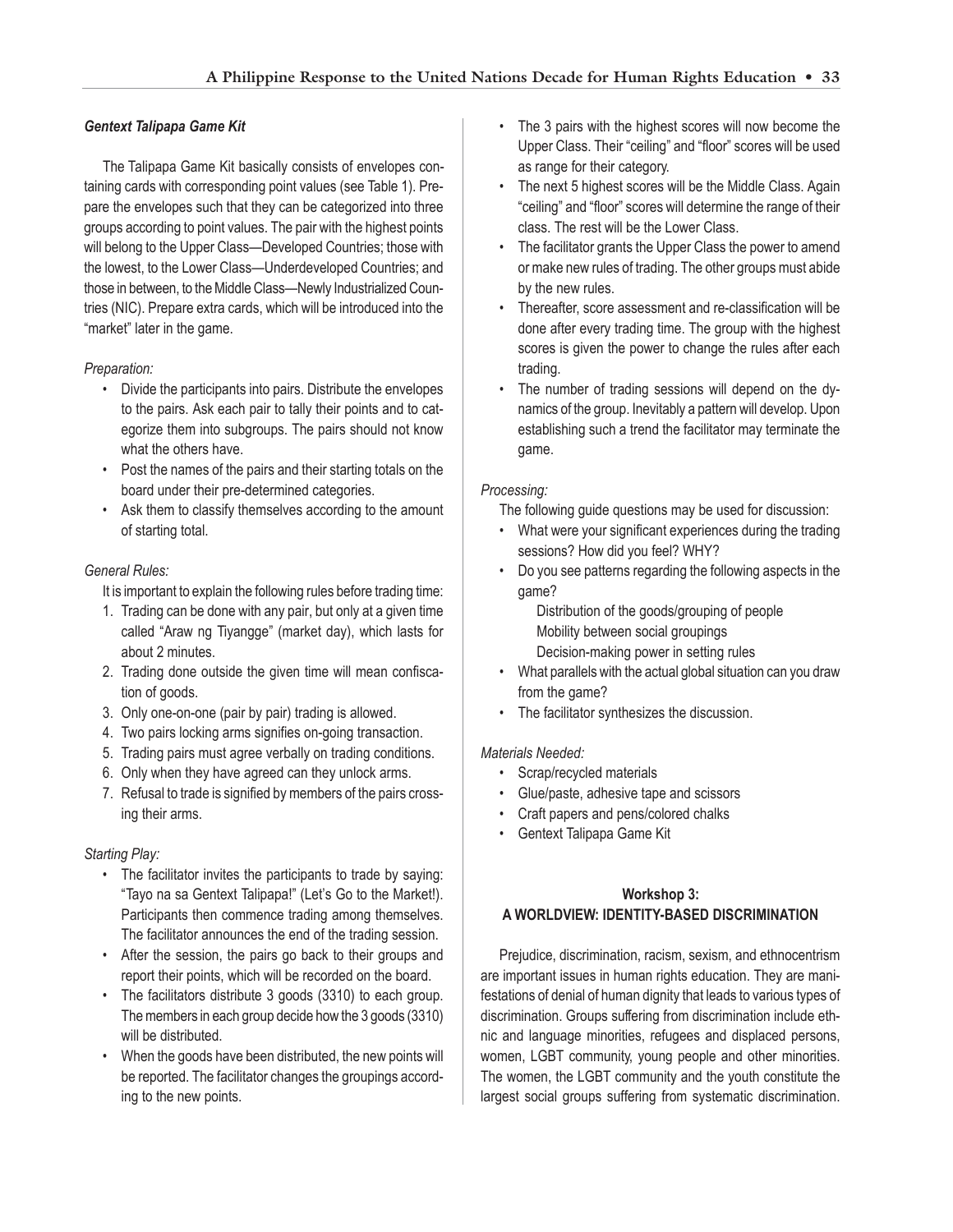They also fail to understand that their rights are human rights. This might seem obvious, but many people fail to place their demands for equality in the context of human rights. It is prejudice and ignorance that promote the dehumanization of these marginalized groups and minorities, which in turn foster and support many forms of discrimination.

*Objectives:* Participants should

- Reflect on the meaning and nature of prejudice.
- Reflect on the process and characteristics of discrimination and its origin in prejudice.
- Identify groups of people who are victims of prejudice and discrimination.
- Examine discrimination from the point of view of human rights standards.

The facilitator must use creativity to explain the distinction between prejudice and discrimination and ensure that participants understand the connections involved. As this can be a very sensitive topic for many, it will be important to allow adequate time for diverse views to be expressed.

#### *Activity:* LIVING IN A STRAITJACKET

Read to the participants the following rules:

- 1. Those who do not belong to a certain religion (decide which religion) cannot move their right hand;
- 2. Those who are female should bite their lips;
- 3. Those who are not fans of a sports team (decide on which team) cannot stand and cannot talk;
- 4. Those who think that homosexuals are not social deviants cannot move their right leg;
- 5. Those who think that a woman's rightful place is the home cannot move both their arms and hips;
- 6. Those who think that protest actions should be prohibited cannot move their legs and their head;
- 7. Those who are critical of people with different opinions cannot open their eyes;
- 8. Those who think that indigenous peoples and other minority groups are inferior have to bend low;
- 9. Those who think that the government cannot be criticized have to kneel down.

Remind them that they have to observe the rules at all times or they will be "punished severely."

Throw candies and coins on the floor. Tell the participants to pick up as many candies and coins as they can without changing their physical situation based on the rules. Tell the participants that those who will pick up the most number of candies and coins will have a prize.

*Discussion:*

- 1. Who got the most number of coins and candies? Who got the least?
- 2. Do you have any complaints? Are the rules fair to all?
- 3. What do the rules remind you of? What do these represent?
- 4. Can one participate properly if one is in a straitjacket?
- 5. What put some of you in a straitjacket?
- 6. What insights have you gained from the activity?

#### *Points for reflection and synthesis:*

PREJUDICE involves beliefs, feelings and attitudes.

- Feelings of prejudice stem from the belief and attitude that certain people are inferior and should be treated in an undignified way or even with contempt.
- Prejudice is the fertile ground where custom, habit and attitudes take root and grow into systematic oppression. Prejudice and ill feeling are often directed at women, LGBT and youth, as well as other groups in society: refugees and displaced persons; members of various religious, ethnic and language groups, etc.
- Prejudice tends to be strongest in persons and societies where reasoned judgment is weak and where ignorance explains prejudicial processes of moral exclusion of others and the process of denial of the right to equal and fair treatment. It is ignorance that says that exclusion and denial are "natural."

DISCRIMINATION involves action, often based on unfair rules.

- Acts of discrimination are based on the prejudice that one group, considering itself better than others, deserves to deny the other group's basic human rights and access to the benefits of society.
- Thus discrimination is a denial of human dignity and equal rights of those discriminated against. The actions involved deny human equality and impose a life of problems and struggles upon some, while endowing others with privileges and benefits.
- Just as prejudice gives birth to discrimination, discrimination in turn gives birth to exploitation and oppression, and when custom and tradition reinforce exploitation and oppression, they are difficult but not impossible to uproot and change.

*Materials Needed:*

- Candies and coins
- Craft paper and pens/colored chalk